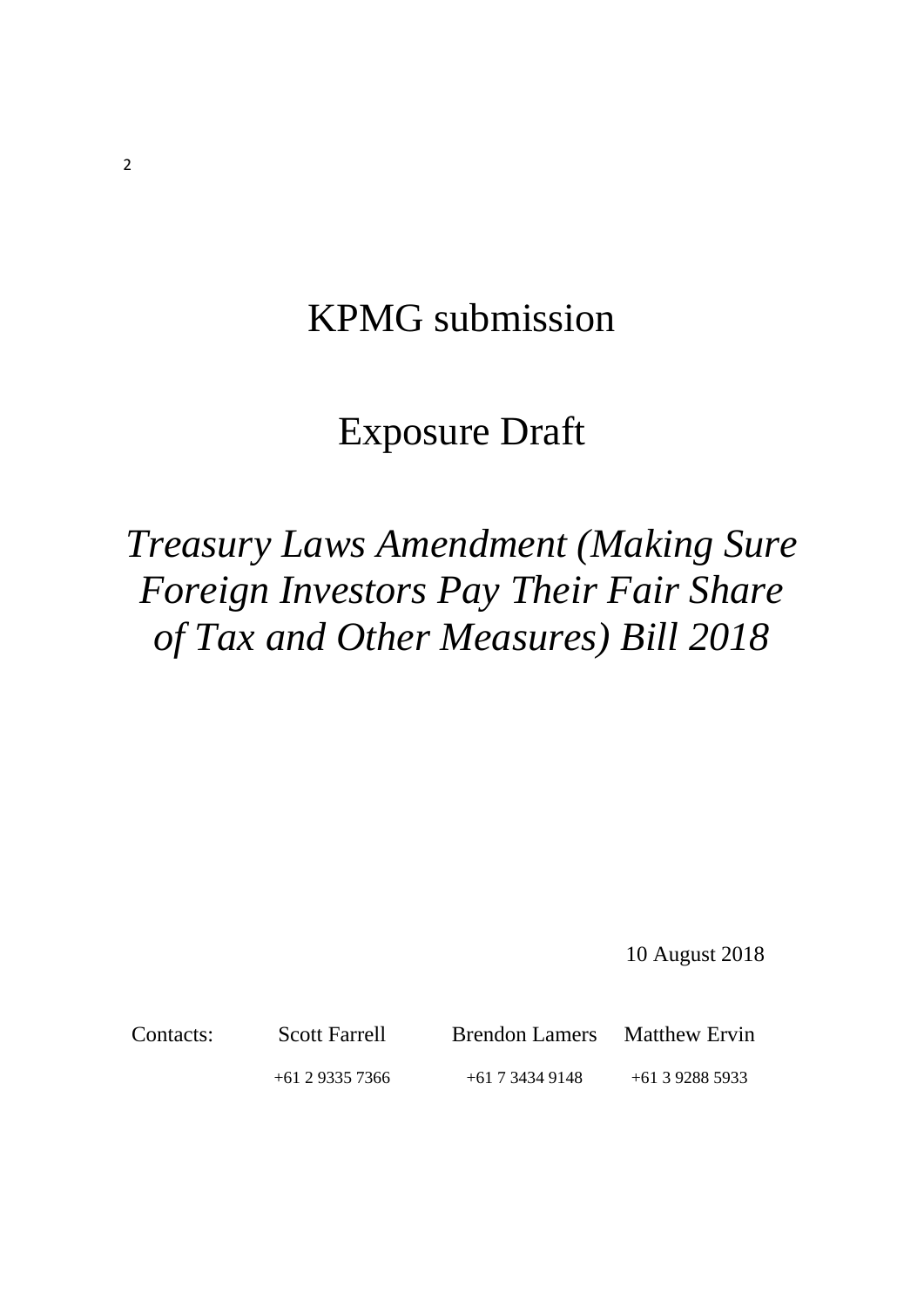# Executive Summary

KPMG is grateful for the opportunity to provide feedback on the exposure draft of *Treasury Laws Amendment (Making Sure Foreign Investors Pay Their Fair Share of Tax and Other Measures) Bill 2018* ("ED"), its draft explanatory materials ("EM") and accompanying consultation paper.

Our feedback from discussion with foreign investors since the release of the ED is that they were surprised by the title of the ED and found it unnecessarily confrontational. The reduced rate of withholding tax applicable to investors in managed investment trusts ("MIT") was designed to improve Australia's attractiveness to foreign investors. Australia remains a net capital-importing country, as the Commonwealth government has emphasised in discussion of its enterprise tax plan. Given these dynamics, we strongly suggest that Treasury reconsider the title of this legislation.

#### **Summary of comments on the ED**

- 1) Proposed section 25-115 *Income Tax Assessment Act 1997* ("ITAA 97") should include a provision to the effect that the choice exercised under this section is one of the choices covered by paragraph 177C (2) (b) *Income Tax Assessment Act 1936* ("ITAA 36"). This paragraph in ITAA 36 would prevent the Commissioner of Taxation from applying the general anti-avoidance provisions to the making of that choice.
- 2) The definition of *"commercial residential premises"* should be modified (even if only for the purpose of this Bill) in order to remove the uncertainty that currently exists as to whether various student accommodation and similar developments fall within the definition or not.
- 3) Income from Australian agricultural land held for rent should be eligible to be treated as MIT concessional income where the land is actually used for some non-agricultural purpose that does not generate non-concessional MIT income.
- 4) The transitional rules for the residential MIT rules should be clarified so that they follow the design of the transitional rules for the cross-staple rent which allows projects that entered into a contract for the construction of a facility to qualify.
- 5) The transitional provisions for economic infrastructure assets should also apply where the facility is the subject of a long-term lease.
- 6) The availability of MIT concessions for affordable housing and build-to-rent projects is welcome, however in KPMG's view these measures do not go far enough and are unlikely to create a sustainable platform to encourage capital into this asset class. The definition of affordable housing should be expanded to provide concessions for all rental income from projects with an acceptable level of affordable housing stock.
- 7) We recommend the transitional rules allow that distributions from the underlying MIT investment are subject to the transitional rules regardless of whether the MIT holds a 100% interest in the underlying entity. The entitlement to transitional relief should be limited to the total participation interest held at the relevant transition date.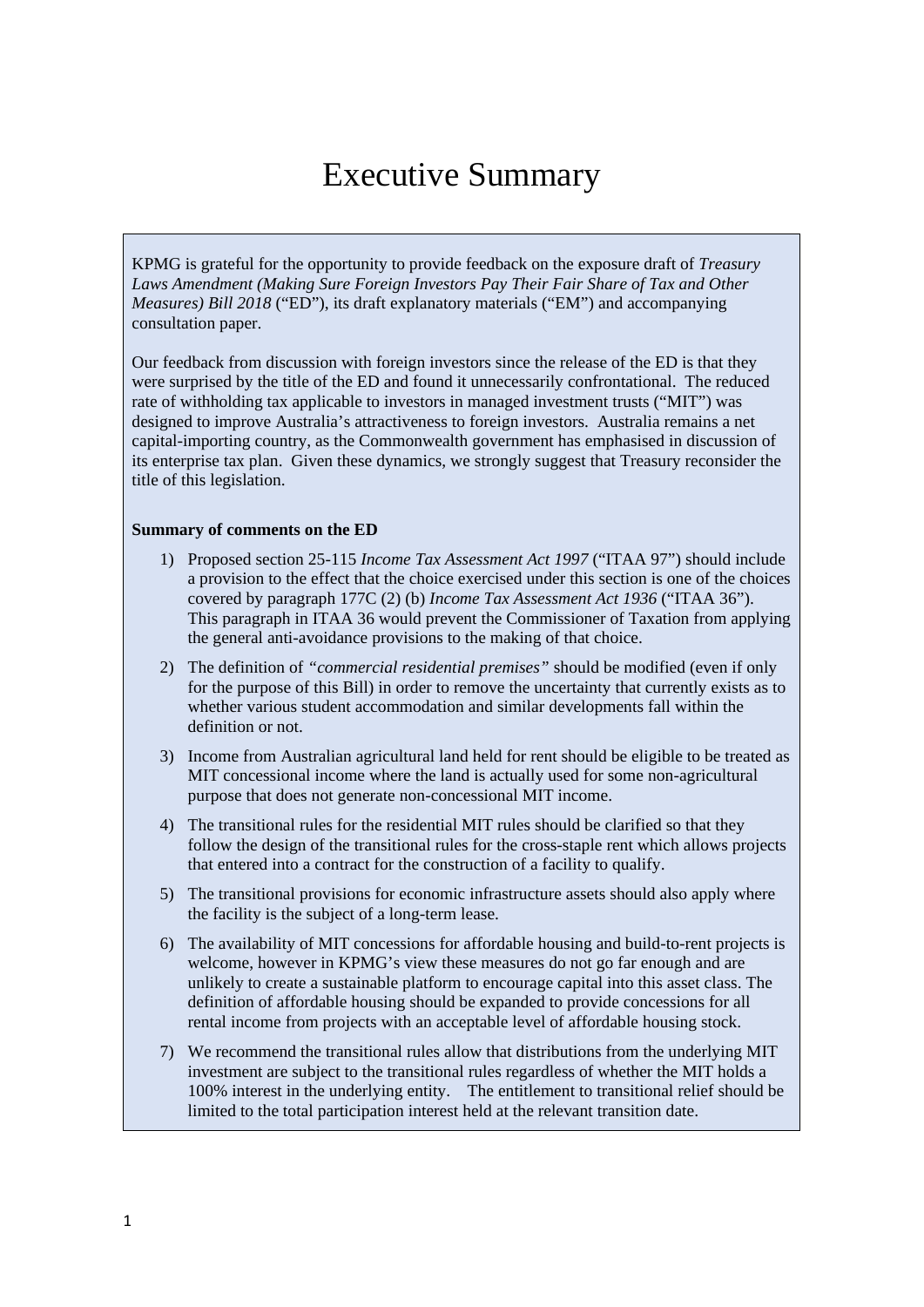- 8) The transitional provisions relating to investment assets of a sovereign entity should be expanded to include assets which were the subject of "early engagement" on a private ruling with the Commissioner of Taxation on or before 27 March 2018.
- 9) The interests of those members of a sovereign entity group which are not "covered sovereign entities" should not be taken into account when determining a sovereign entity group. The ATO should also be provided with a statutory discretion to determine that a sovereign entity does not form part of a sovereign entity group.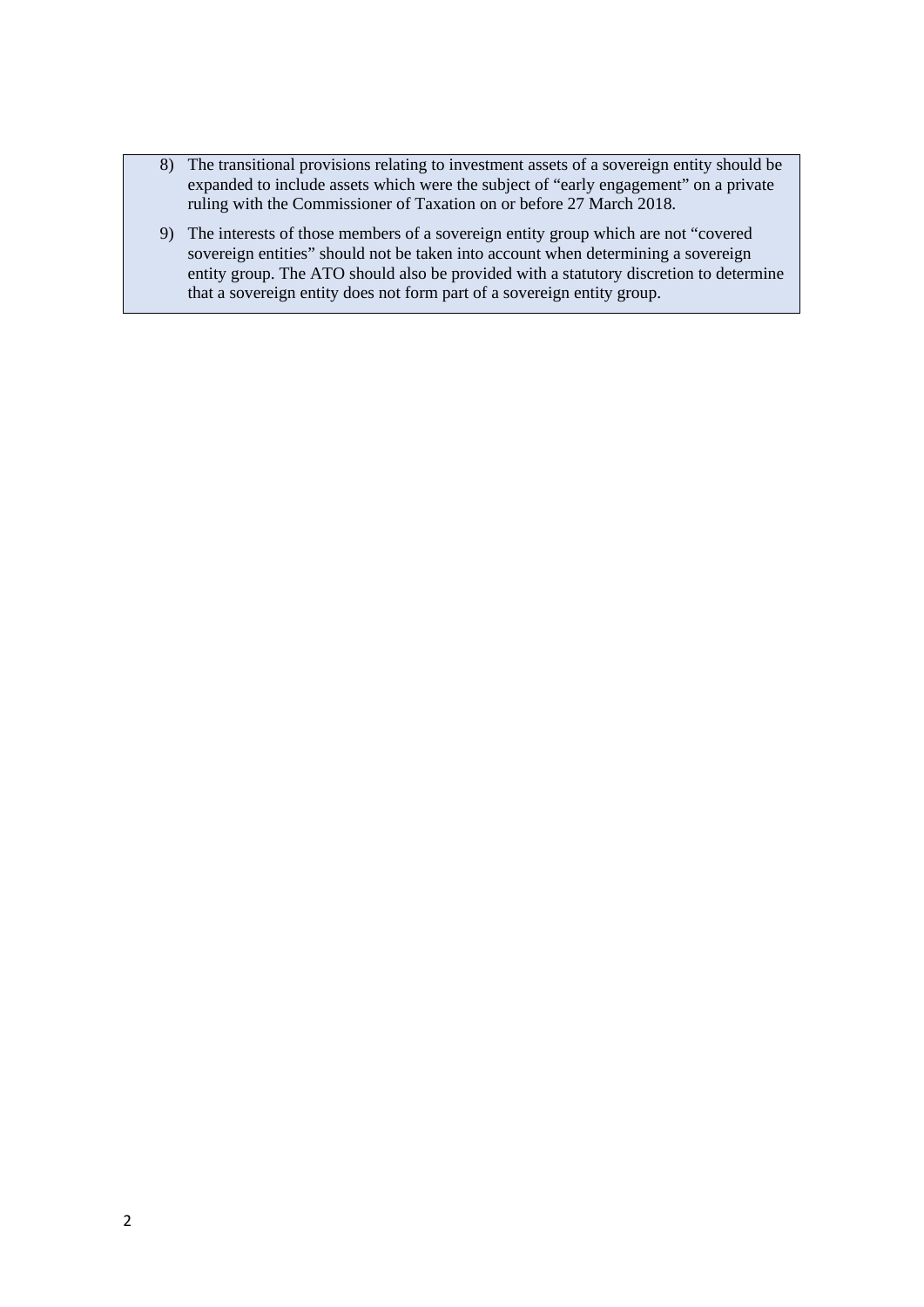# **Introduction**

KPMG welcomes the opportunity to comment on the ED and EM as published by Treasury on 26 July 2018.

# *Part A – Cross-staple payments*

### *1. Choice for proposed section 25-115 ITAA 97 to apply to cross-staple payments of rent*

Proposed section 25-115 will allow an asset entity and an operating entity which are parties to a cross-staple arrangement to choose that a payment of rent from the operating entity to the asset entity should be specifically deductible to the operating entity under that section, rather than under section 8-1.

We understand that the purpose of including this specific deduction is so that the general anti-avoidance provisions of Part IVA ITAA 36 should not apply to the making of this choice, due to the operation of subsection  $177C(2)(b)$ . In other words, Part IVA of ITAA 36 should not apply to the deduction being claimed for cross staple rent.

Given that this was not one of the choices available to taxpayers at the time that Part IVA came into effect, it would be helpful for the Bill to state that the choice in section 25-115 is covered by paragraph 177C (2) (b) ITAA 36. At the very least, the EM should state that the government's intention is this paragraph should apply.

## *2. Definition of residential premises for the purpose of Schedule 1 Taxation Administration Act 1953*

Where an amount of rental income is attributable to residential premises, it will be treated as non-concessional managed investment trust ("MIT") income unless it relates to *"commercial residential premises"* as defined in section 195-1 of *A New Tax System (Goods & Services Tax) Act 1999* ("GST Act").

This statutory definition includes a hostel or boarding house, but excludes "*accommodation provided to students in connection with an educational institution that is not a school".*

The ED picks up the GST definition of *"commercial residential premises"* and this definition has been considered by the Federal Court decision in *ECC Southbank Pty Ltd as trustee for Nest Southbank Unit Trust & Anor v. Commissioner of Taxation* (2012) 205 FCR 505 ("Urbanest case") in which it was held that the student accommodation was commercial residential property for GST purposes. The Commissioner of Taxation's public ruling *GSTR 2012/6*, at Examples 6 and 7, also allows for such an outcome.

Based on the drafting of the ED and associated EM as well as discussions with Treasury in relation to the definition of MIT residential housing income, it appears as if it is intended that rental income derived from some or all student accommodation is intended to constitute MIT residential housing income. However, there is some uncertainty as to intended policy outcome for student accommodation under the definition of *"commercial*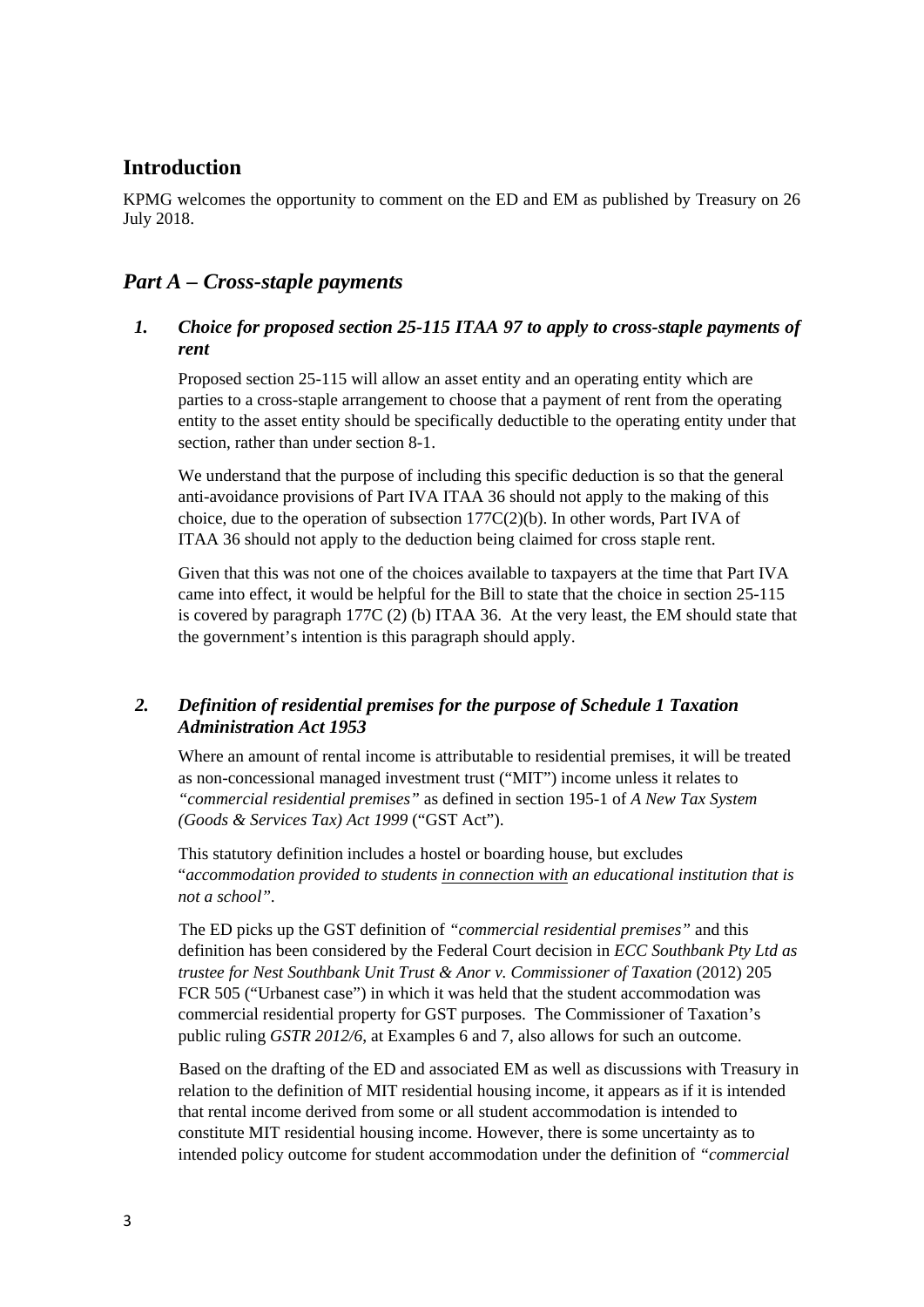*residential premises"* from a MIT perspective and whether it is consistent with the GST outcomes outlined in public ruling *GSTR 2012/6.*

It would be in the best interests of all stakeholders for the Bill to include additional material that provides greater clarity that the intention is that certain student accommodation (and other potentially impacted asset classes) will be considered commercial residential premises and capable of generating concessional MIT income. This should include clarification that on-campus accommodation would be considered to be provided *"in connection with an education institution"* but that off campus accommodation would not fall within this exclusion*.* At the very least, the inclusion of additional examples in the EM would assist in clarifying the policy intention.

#### *3. Transitional rules for residential assets*

It is unclear as to whether the transitional rules for MIT residential housing only apply to dwellings completed at 14 September 2017. If this were the situation then the transitional rules would not cover investments that were already contractually committed and for which a construction contract had been entered or construction commenced as at 14 September 2017 but where the dwelling is not completed until after this date.

This is a significant issue for a number of student accommodation projects and other residential developments where construction was contracted prior to 14 September 2017 but completes after this date.

It is recommended that the transitional rules for the residential MIT rules should follow the design of the transitional rules for the cross-staple rent which allows projects that entered into a contract for construction of a facility to qualify for transitional relief.

#### *4. Agricultural land on which permissible activities can also be situated*

The ED proposes that amounts derived from "Australian agricultural land for rent" would be treated as non-concessional MIT income.

This concept includes land that could reasonably be used for carrying on a primary production business, even if no such business is being carried on at the time. It could also include land where a primary production business could be carried on in parallel with the installation and operation of an economic infrastructure facility, in particular energy or communications infrastructure such as electricity transmission or telecommunications base stations. Similarly, it could include land with agricultural potential which has been acquired for the purpose of being developed for some other eligible use, such as the construction of a shopping centre.

We submit that the government's policy intention would be better achieved by modifying the concept of income from "Australian agricultural land for rent" to exclude income derived from the rental of land where the land is actually put to some non-agricultural usage. This could be achieved through amending section 12-465(6) as follows:

"(6) *Australian agricultural land for rent* is an asset that is real property situated in Australia (including a lease of land, if the land is situated in Australia) if the asset:

 (a) is used, or could reasonably be used, for carrying on a \*primary production business; and

- (b) is held primarily for the purposes of deriving rent; unless
- (c) that rent is not \*non-concessional MIT income.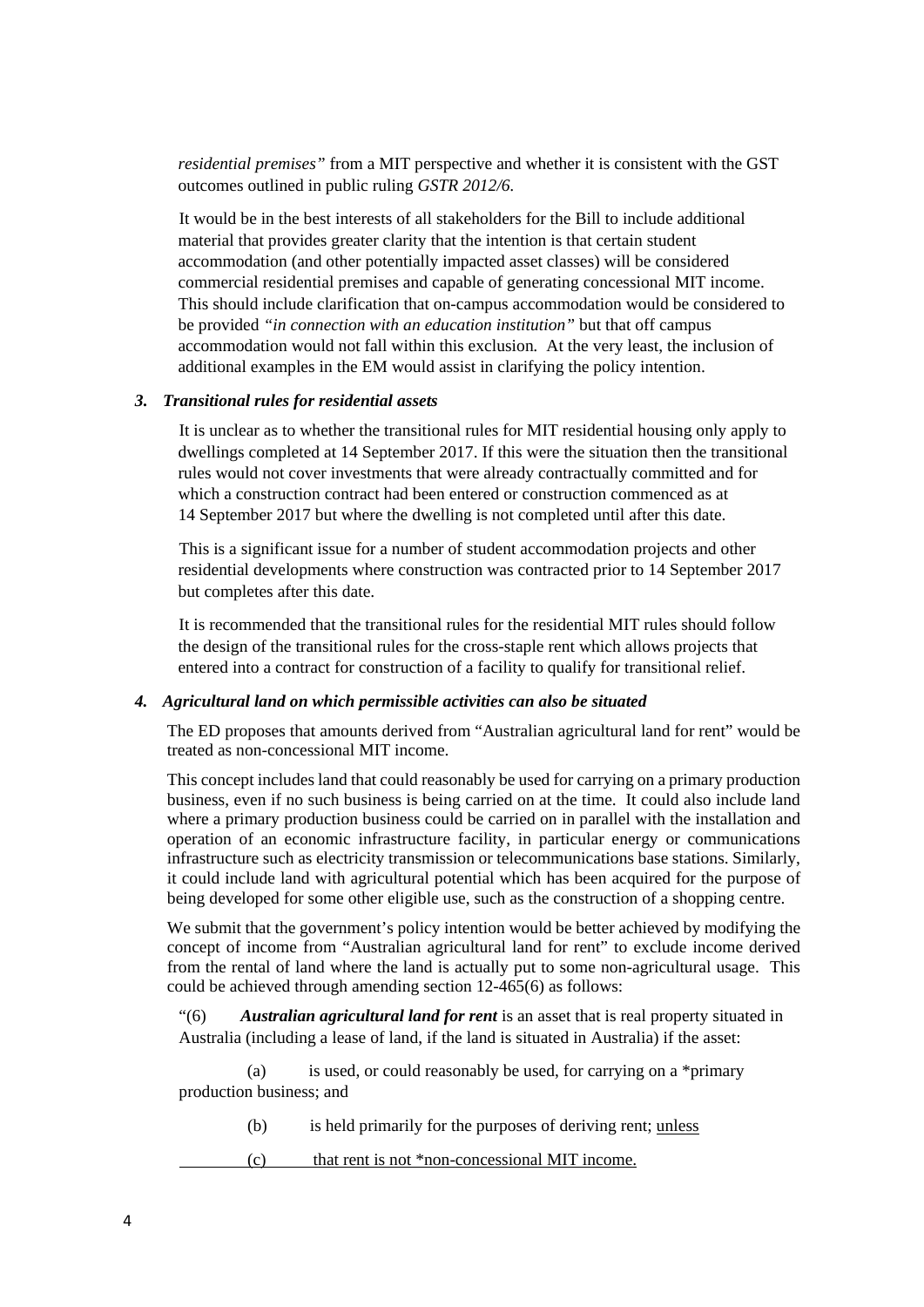For economic infrastructure assets, an alternative approach could be considered under which a specified de minimis holding of agricultural land for rent (determined as a percentage of overall project value) would not inhibit access to the transitional relief.

#### *5. Transitional measures should be available for assets held under a long term lease.*

Section 10(2) of the transitional measures in the ED outlines the circumstances under which cross-staple income from an economic infrastructure facility may qualify for transitional relief.

Relevantly, the provisions as currently drafted require that at the transition time the entity must either:

- Have entered into a contract for the acquisition or creation of the facility; or
- Own the facility.

Many of the recent large-scale privatisation transactions have involved the granting of longterm leases, which could fall outside these strict qualification criteria provided by section 10(2). We submit that the drafting of the ED should make clear that facilities held under a long term lease should also qualify for transitional relief.

#### *6. Incentivisation of build to rent and affordable rental housing projects*

The ED contains a framework that facilitates the Managed Investment Trust (MIT) concessions being proposed for certain affordable rental housing developments. This is a very welcome development given the undersupply of affordable housing in the Australian market, however in KPMG's view these measures do not go far enough and are unlikely to create a sustainable platform to encourage capital into this asset class.

Our discussions with clients and industry stakeholders indicates a significant appetite to invest into affordable rental housing within build-to-rent developments, disability housing developed under the National Disability Insurance Scheme and similar style developments, albeit with an acknowledgement that those affordable housing projects will generally not be commercially viable at market land prices unless:

- There is a mixture of affordable and at-market stock within the development; or
- Design and funding concessions are granted to assist the affordable component; or
- The land price is significantly discounted.

Such mixed developments are actively disincentivised under the draft affordable housing measures, as only the affordable component will qualify for a 15% rate of taxation. The atmarket component will be taxed at 30%, which given the inherently lower headline returns from the affordable housing component of the development means that these projects on a consolidated basis are unlikely to be commercially viable as compared to alternative classes of property investment which derive at-market income and/or could qualify for MIT concessions in full.

Applying different tax rates and holding structures to affordable and at market units within the same property or project, risks creating a legal and administrative challenge which will further complicate the property delivery and future operational management resulting in additional operating expenses which typically flow through to the residents.

In KPMG's view the MIT regime should proactively incentivise investment into these developments to increase the stock of available affordable rental housing, and to achieve this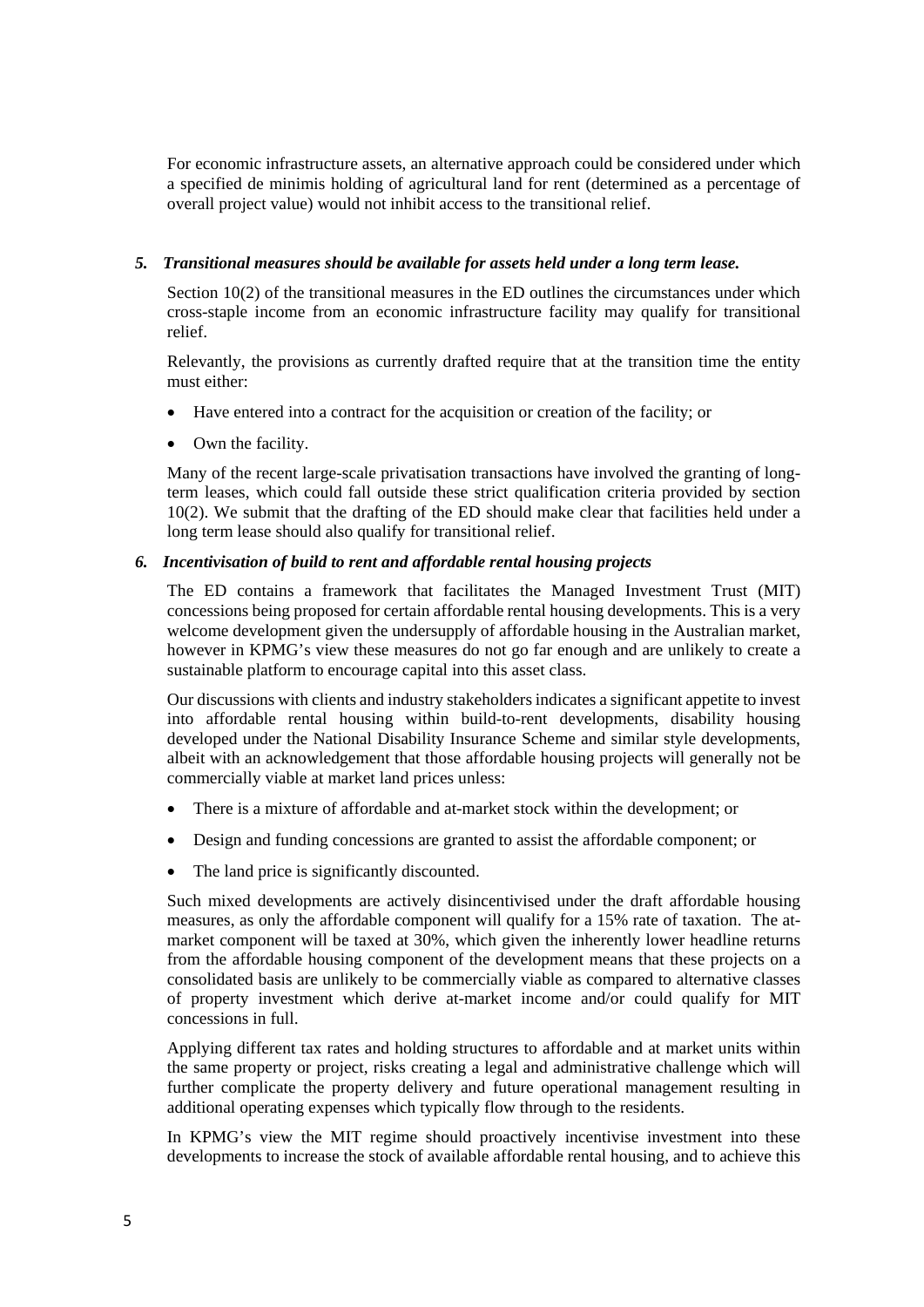we consider that the MIT concessions should be available for mixed projects with substantial affordable housing components. We suggest that this could be achieved through amending proposed subsection 12-470(2) to add new subsection (d) as follows:

"(2) The amount is *MIT residential housing income* of the \*managed investment trust to the extent that it is attributable to an asset (whether or not held by the managed investment trust) that:

- (a) is a \*dwelling: and
- (b) is \*taxable Australian real property; and
- (c) is \*residential premises but not \*commercial residential premises; and

(d) is a project or part of a project that has less than  $[X\%]$  \*affordable housing by number of dwellings in total."

The requisite affordable housing component should be determined through additional consultation, and modelling to determine the 'tipping point', however based on KPMG's preliminary discussions with sector participants we anticipate that an affordable housing requirement of no less than 20% should facilitate substantial new investment into this asset class.

#### *7. Residential and agricultural transitional rules*

The residential and agricultural transitional measures only apply to indirect interests where there is 100% ownership in the underlying entity which owns the relevant asset. This is an overly restrictive limitation on the ability to access the transitional rules and does not appear to be the intended outcome (see EM para 1.176).

We suggest that joint ventures or any ownership of less than 100% should be able to access the transitional rules,

We recommend the transitional rules should be amended such that distributions from the underlying MIT investment are subject to the transitional rules regardless of whether the MIT holds a 100% interest in the underlying entity. The entitlement to transitional relief should be limited to the total participation interest held at the relevant transition date.

## *Part B – Sovereign immunity*

#### *8. Eligibility for transitional rules*

The proposed transitional provisions would allow a sovereign entity to benefit from them in relation to an investment asset, where the sovereign entity had applied to the Commissioner of Taxation for a private ruling on sovereign immunity or before 27 March 2018.

This provision is welcome. However it is a common feature of the Commissioner of Taxation's current rulings process that "early engagement' with the Australian Taxation Office ("ATO") on the key factual and technical features of a proposed ruling request may occur some months before the submission of the actual ruling application. The Commissioner introduced early engagement as a way of improving the outcomes of the private rulings process.